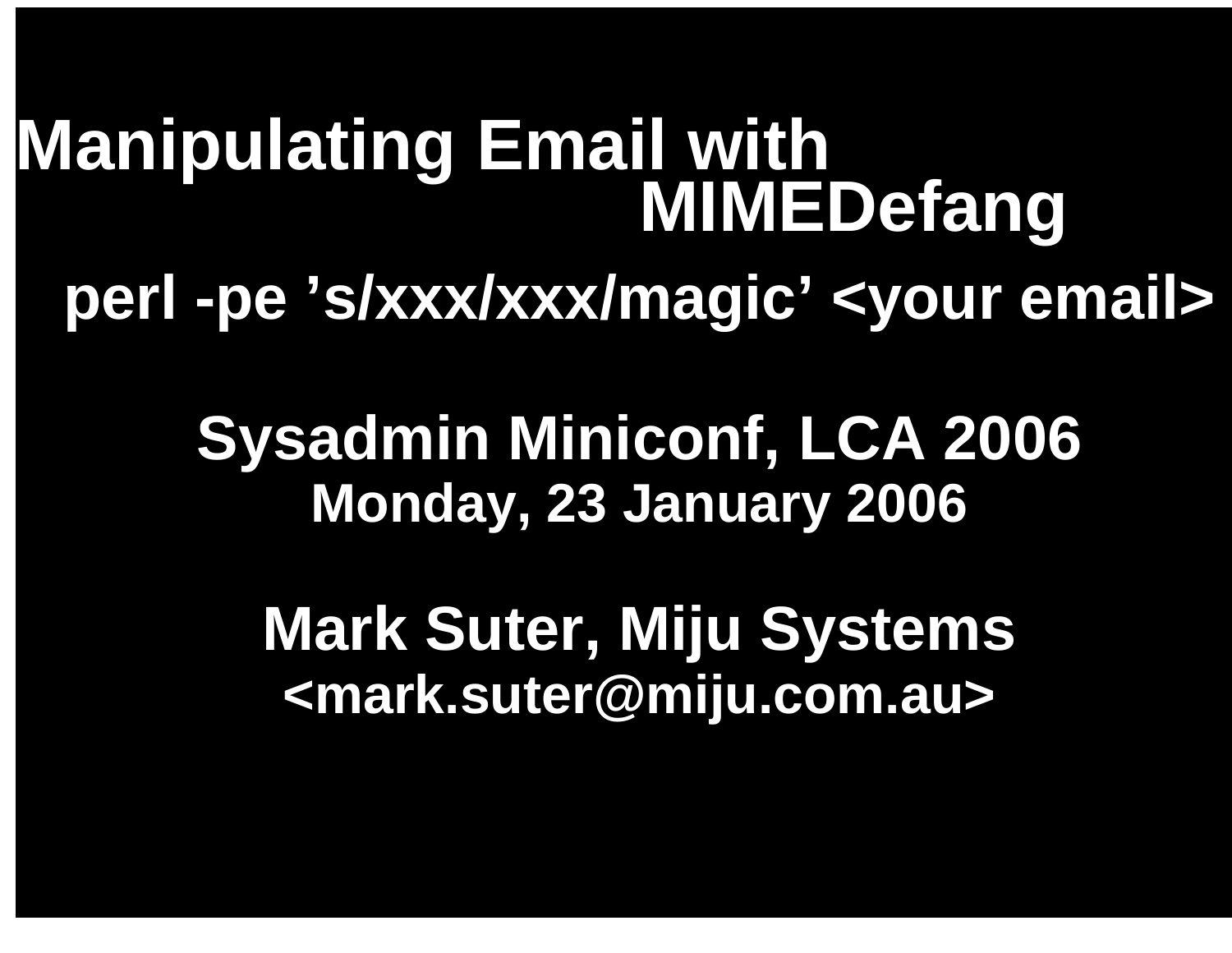#### **Copyright 2006 Mark Suter**

Permission is granted to copy, distribute and/or modify this document under the terms of the GNU Free Documentation License, Version 1.1 or any late version published by the Free Software Foundation; with no Invariant Section, with no Front-Cover Texts, and with no Back-Cover Texts.

The "Spartan" Swiss Army Knife image is used with the kind permission of Victorinox.

Slides @ http://zwitterion.org/talks/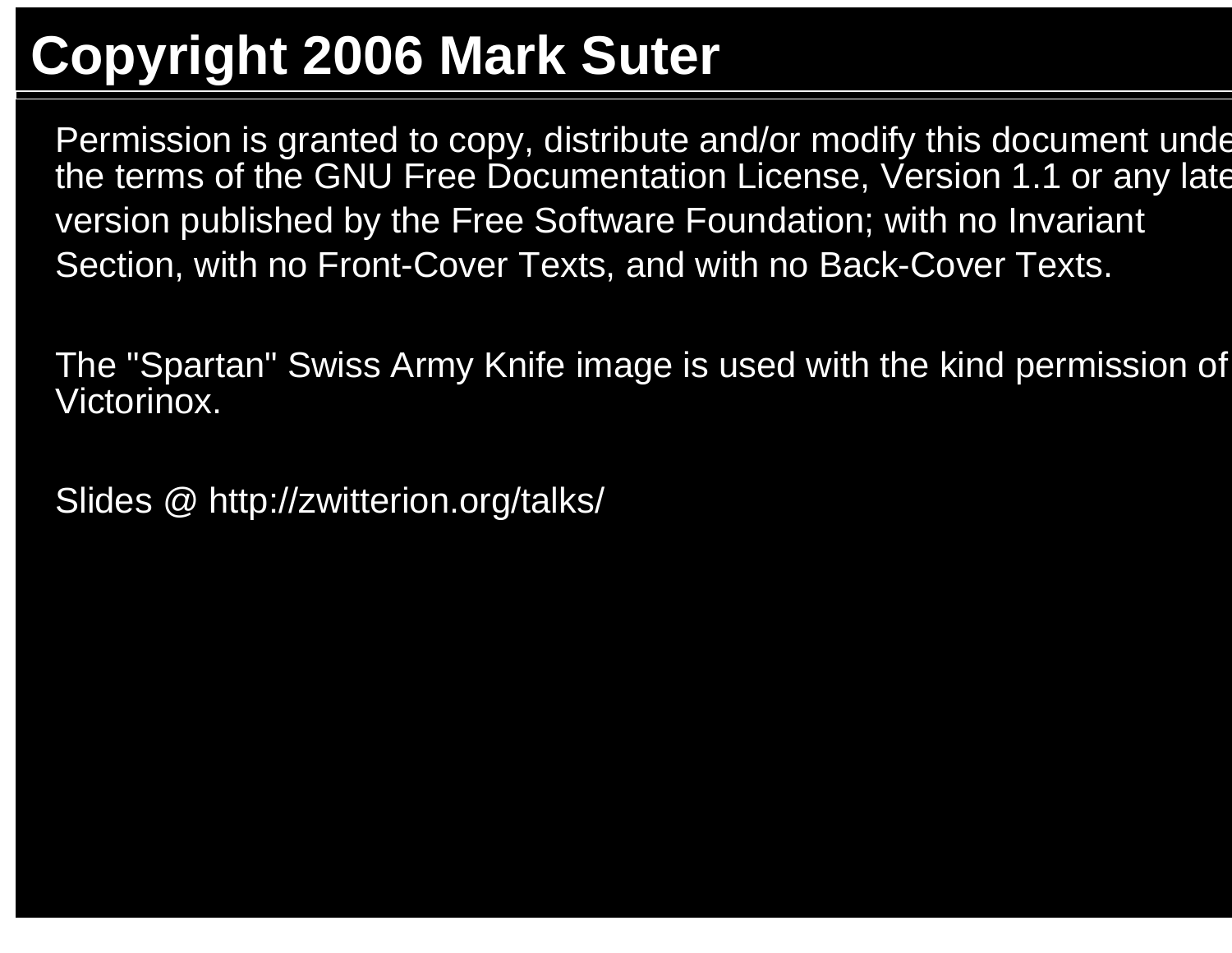## **Ethics of Filtering Email**

Hopefully, fairly standard stuff:

**Breaks the gentleman's agreement over email** 

**Have a written policy (often, just one page)** 

**Let it be known what you're doing and why** 

■ www.sage-au.org.au/ethics.html

# IANAL, YSSARL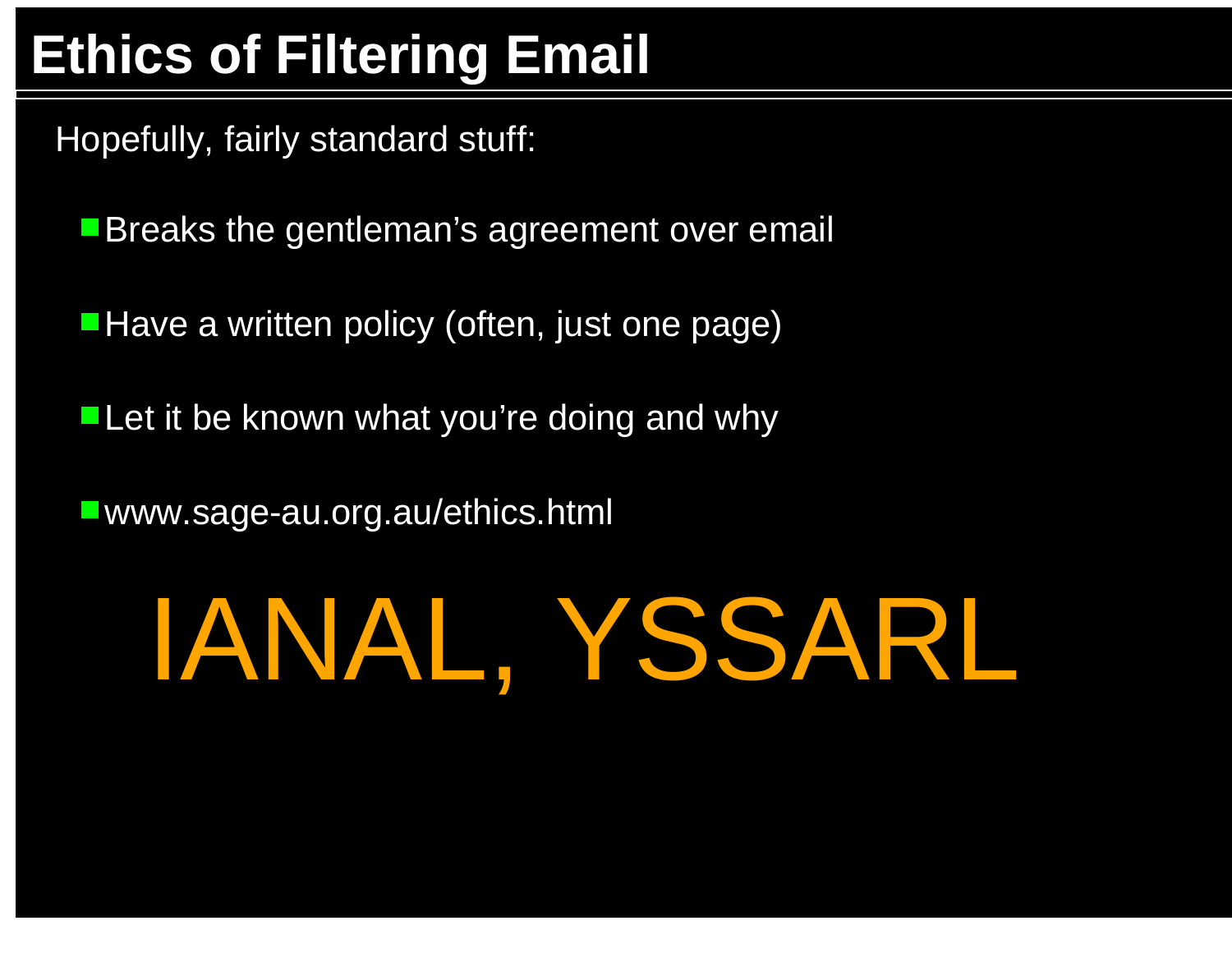## **Filtering email**

Filtering is an instrument of policy. Our policy might require

**dealing with viri** 

- **dealing with UBE/UCE**
- **L**adding disclaimers

**Filter removing "inappropriate content"** 

**L** whatever else the organisation needs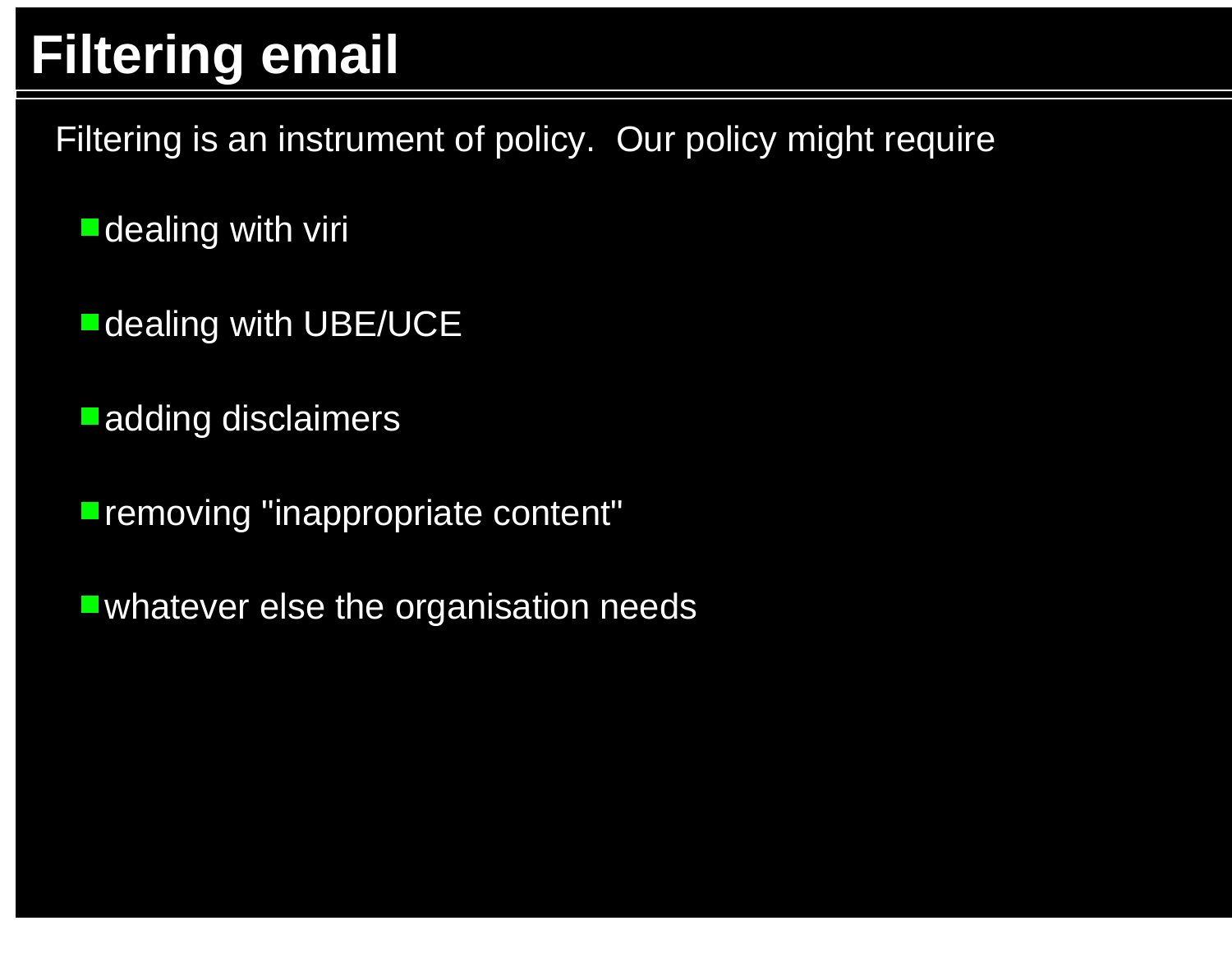#### **Email Overview - where to filter?**

- IMAP Internet Mail Access Protocol
- LDA Local Delivery Agent
- MTA Mail Transport Agent
- MUA Mail User Agent
- POP Post Office Protocol
- SMTP Simple Mail Transfer Protocol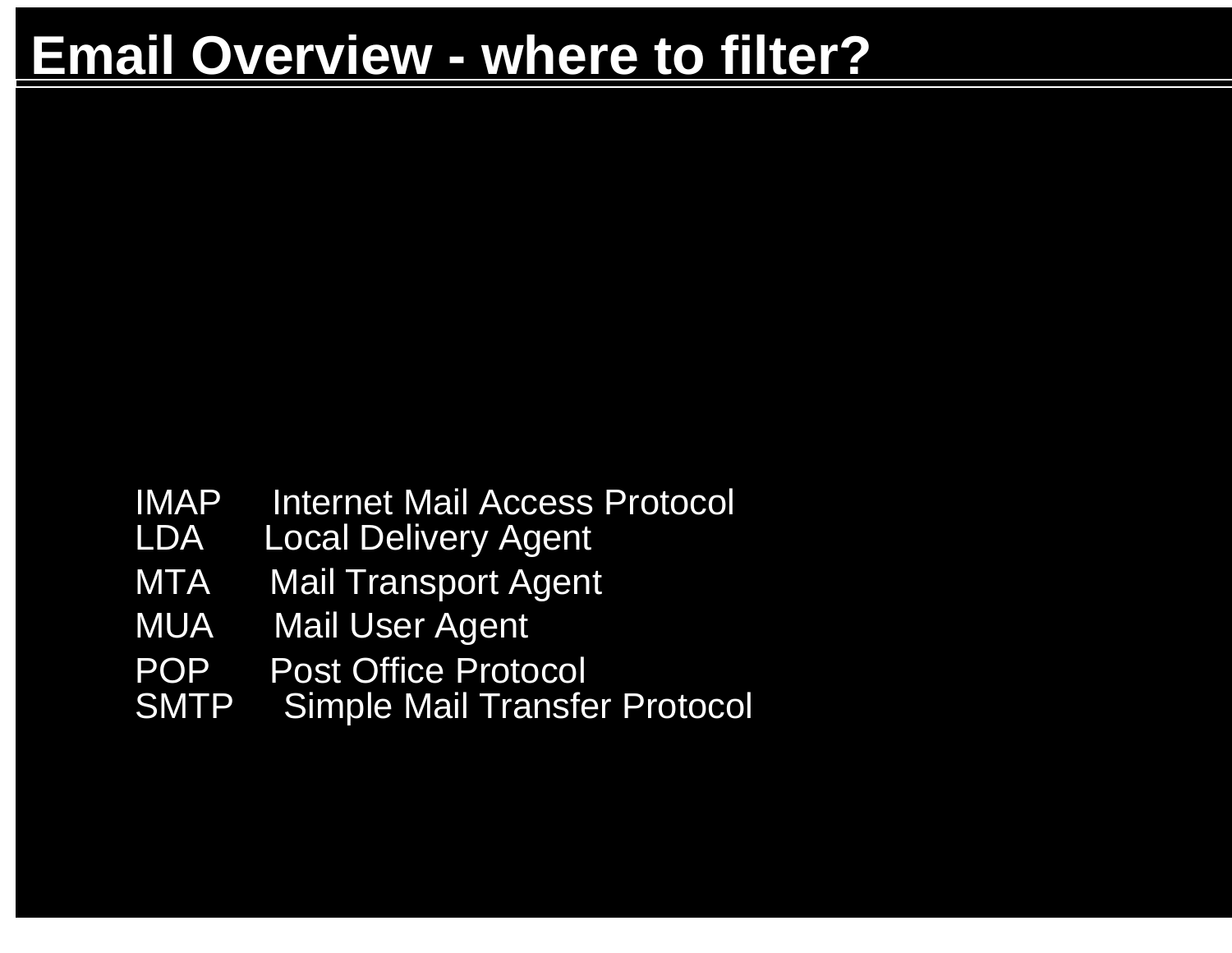#### **Filtering in the MTA**

**Often done by adding an extra MTA** 

Once per message, not once per recipient (compare to LDA like procmail)

■ Can filter even when just relaying (no need to deliver)

**UVery powerful SMTP transaction manipulation**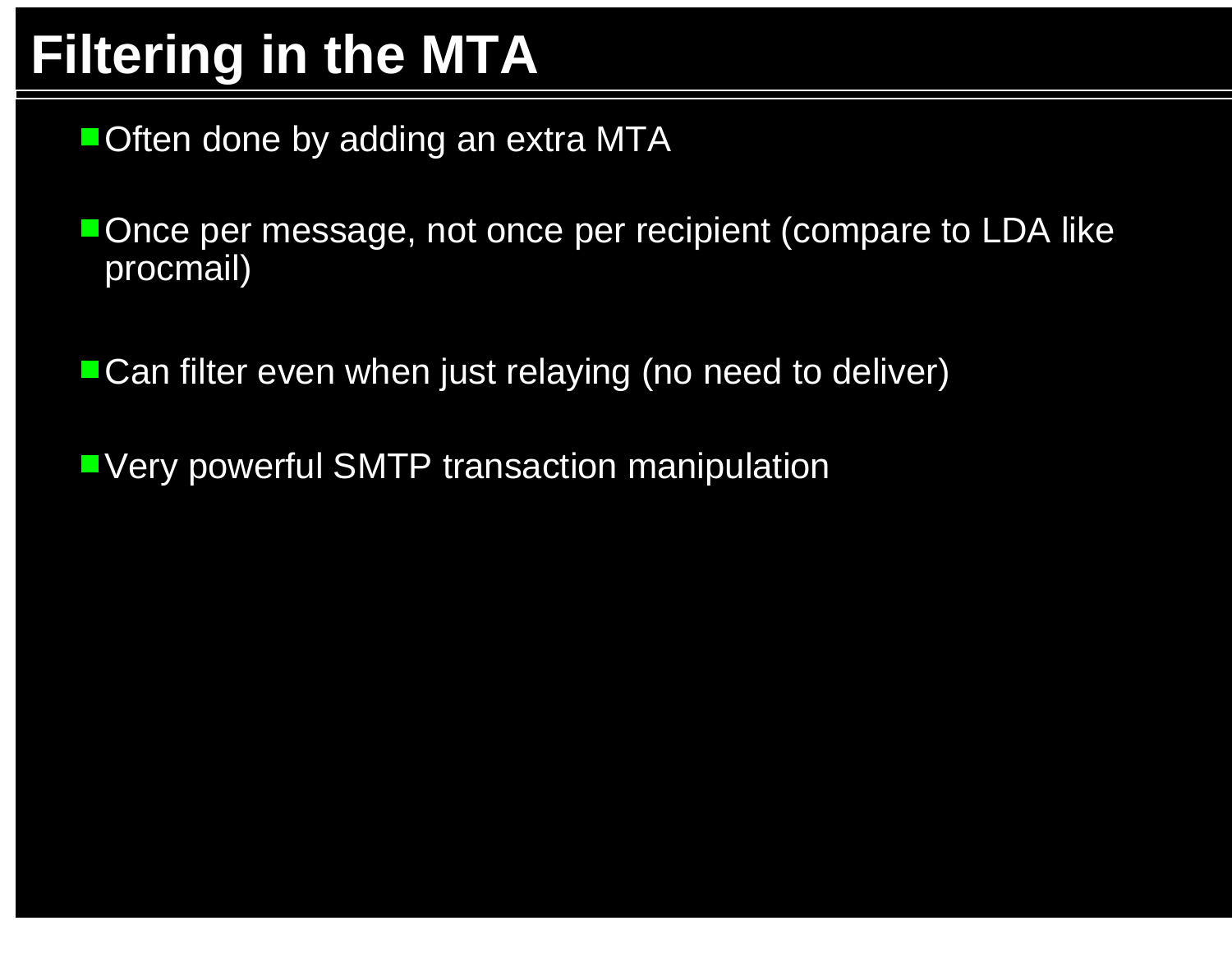## **Milter (Mail fiLTER)**

**Protocol+library for filtering in the sendmail** 

**Part of Sendmail since 8.10, works well in 8.13.5** 

- **Allows filters to affect SMTP:** 
	- accept
- **•** reject
- discard  $\bullet$  copy
- alter ...

**I** More information at www.milter.org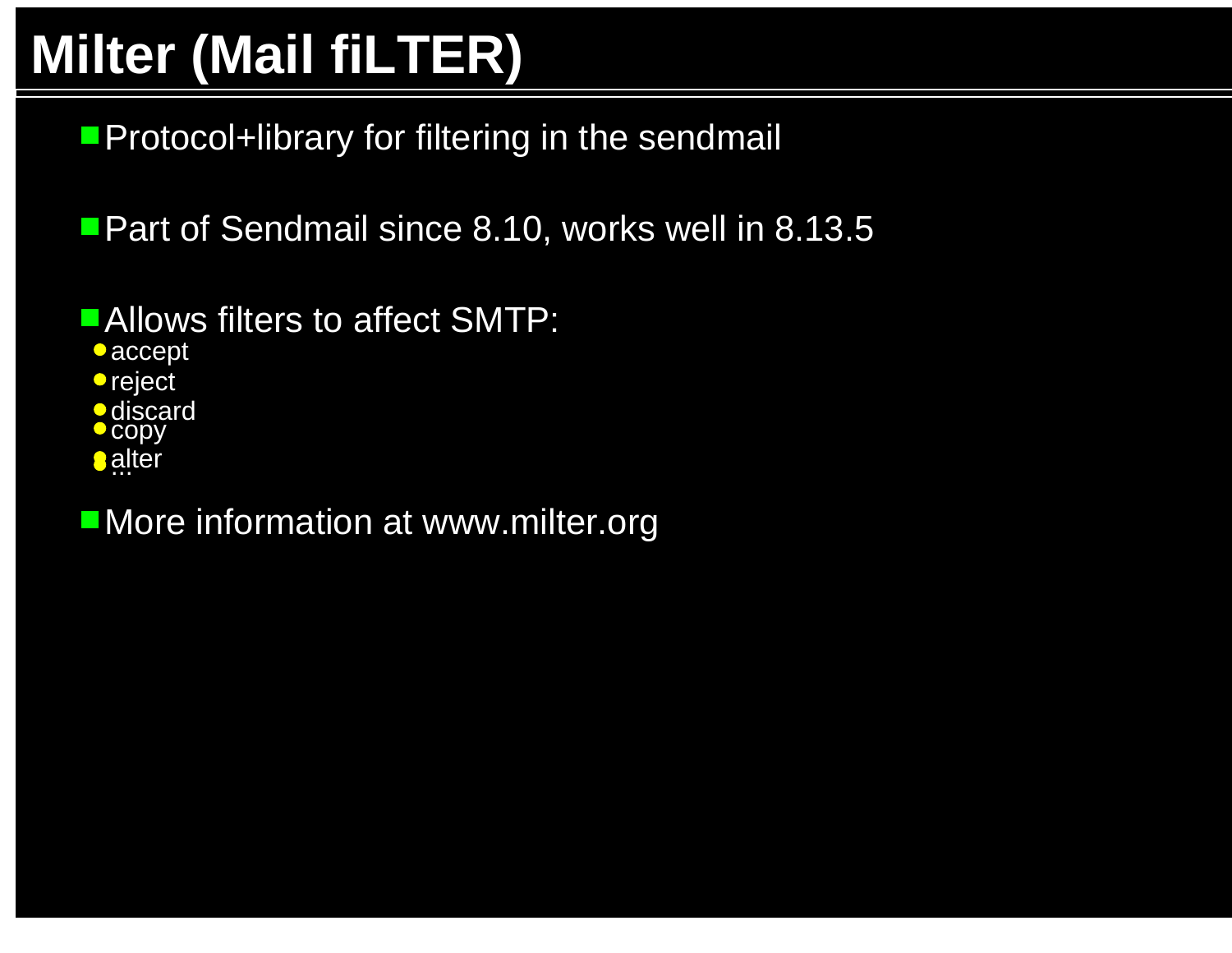#### **Roaring Penguin's MIMEDefang**

- **Based on Perl the Swiss Army Knife ;)**
- **Lature Uses Milter to interface with Sendmail**
- ■Widely used
- **Can handle very large loads (millions of emails/day)**
- ■GNU/Linux, FreeBSD, Solaris, OS X, Tru64, HP-UX, AIX, etc

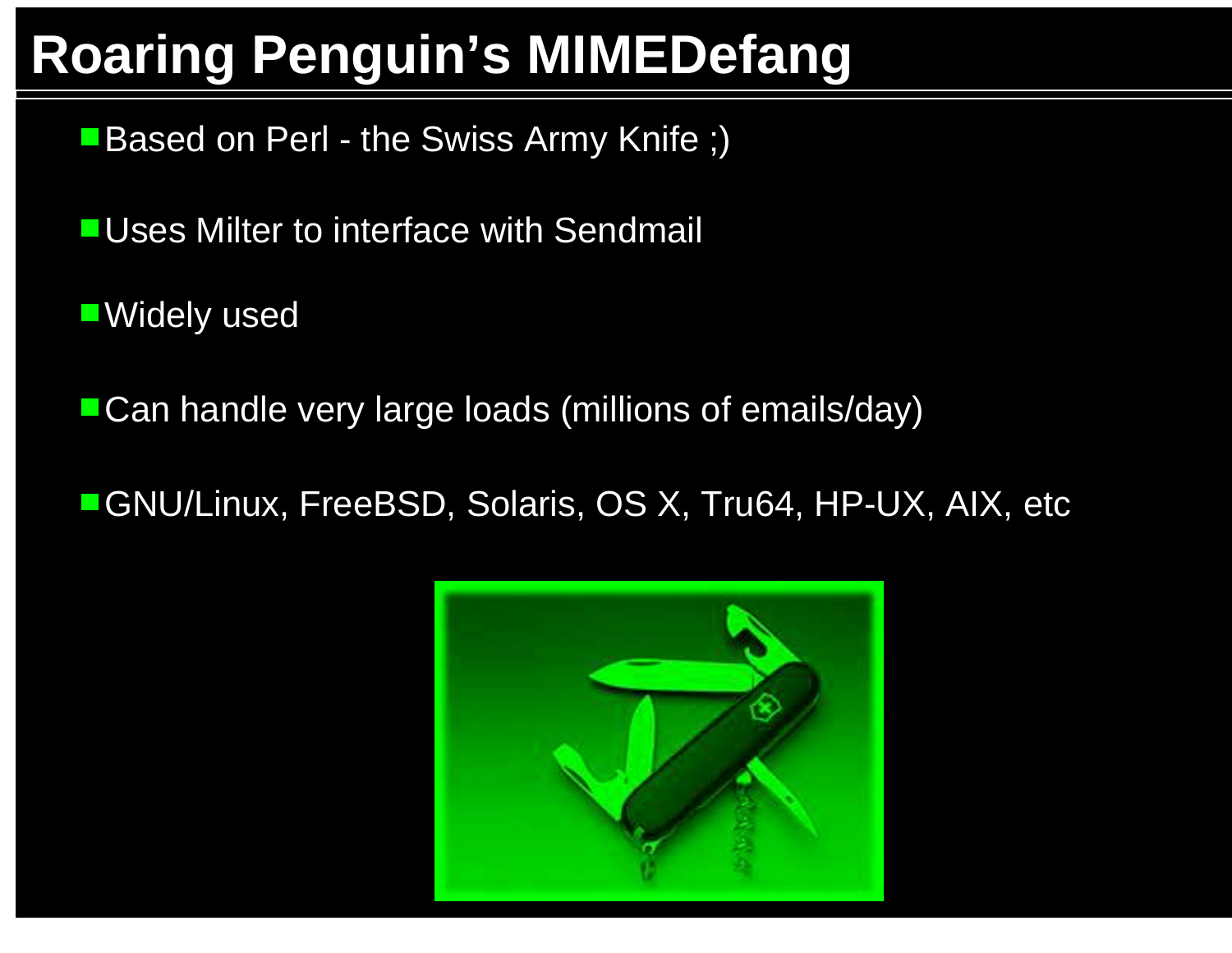#### **"Roaring Penguin" - What's in a name?**

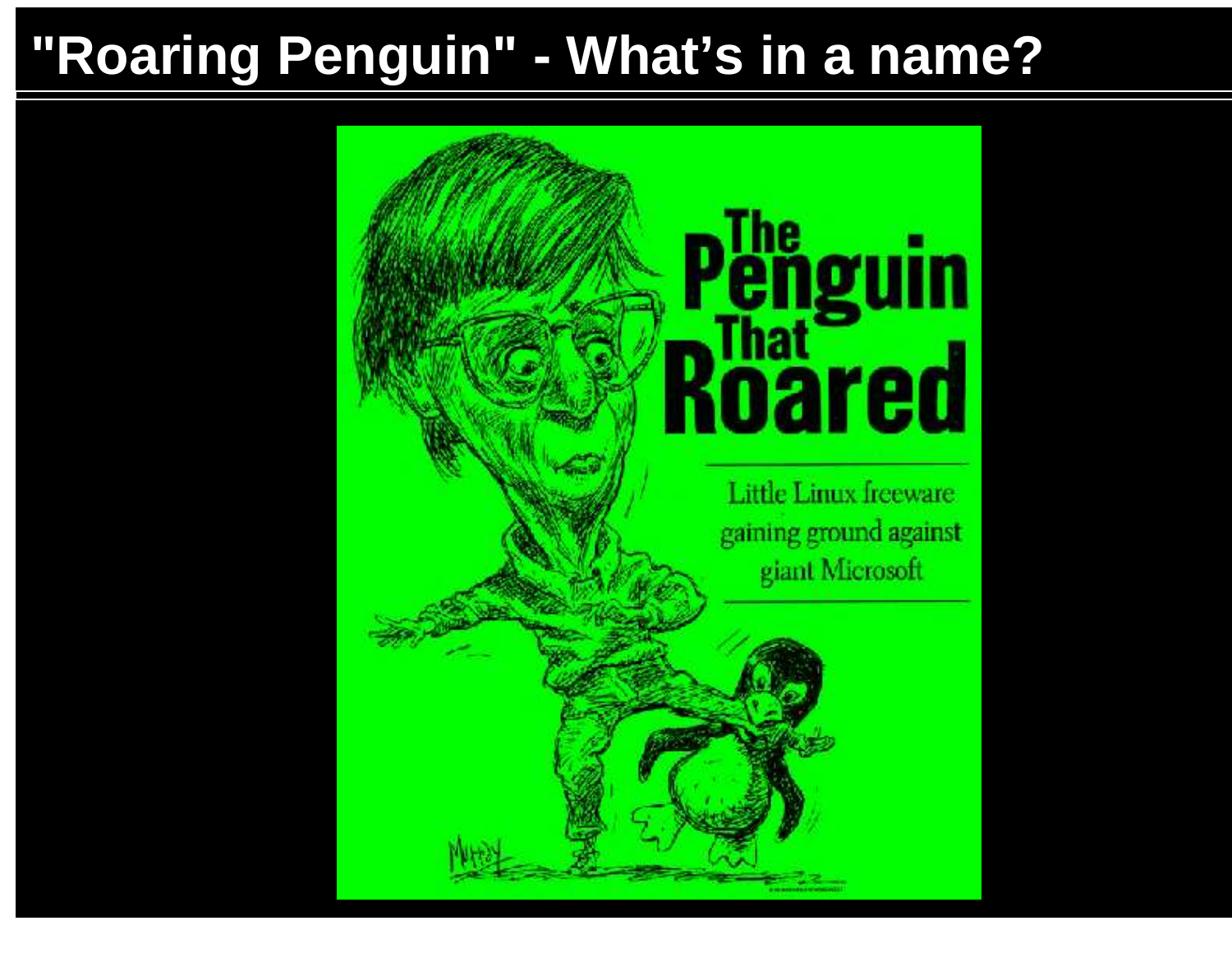## **Licensing**

#### It's all Free Software:

#### **Sendmail**

**BSD License** 

- ftp.sendmail.org/pub/sendmail/LICENSE
- But, dual licensed by Sendmail, Inc (a bit like MySQL AB)
	- www.sendmail.org/license-info.html

#### **Perl**

**Perl Artistic License** www.perl.com/language/misc/Artistic.html

#### ■MIMEDefang

**GNU General Public License** www.roaringpenguin.com/penguin/open\_source\_mimedefang.php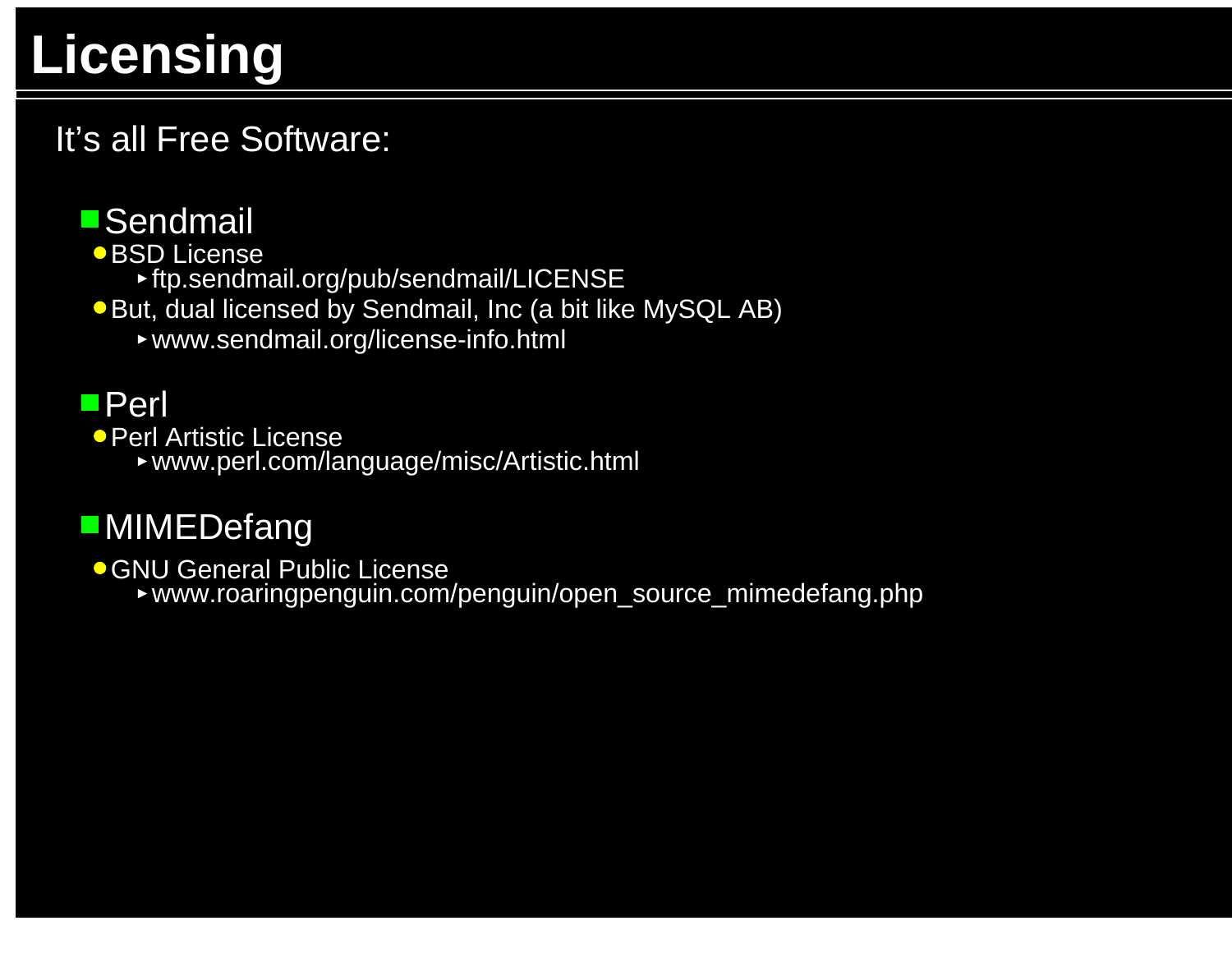#### **MIMEDefang Architecture**

■ sendmails talk to threaded mimedefang (socket) ■ mimedefang talks to multiplexor (socket) **I** multiplexor manges pool of slaves (pipes) ■ mimedefang.pl "uses" mimedefang-filter (we edit)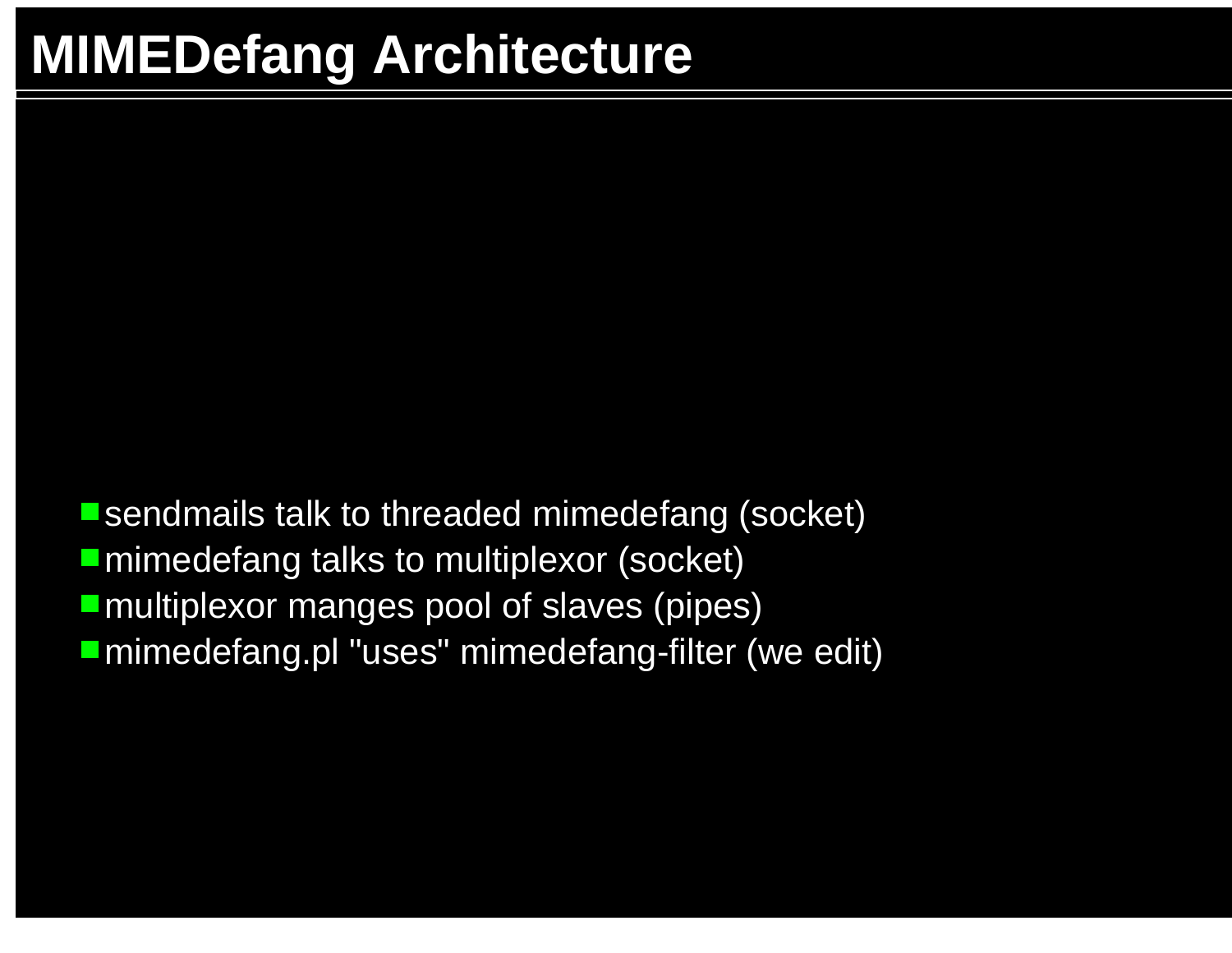#### **MIMEDefang Advantages (1 of 2)**

**Easy: We only need to write Perl. CPAN!** 

Robust: slaves are independent

**Efficient: Slaves are pre-forked** 

■ Scalable: Known cost per slave (can be ulimited)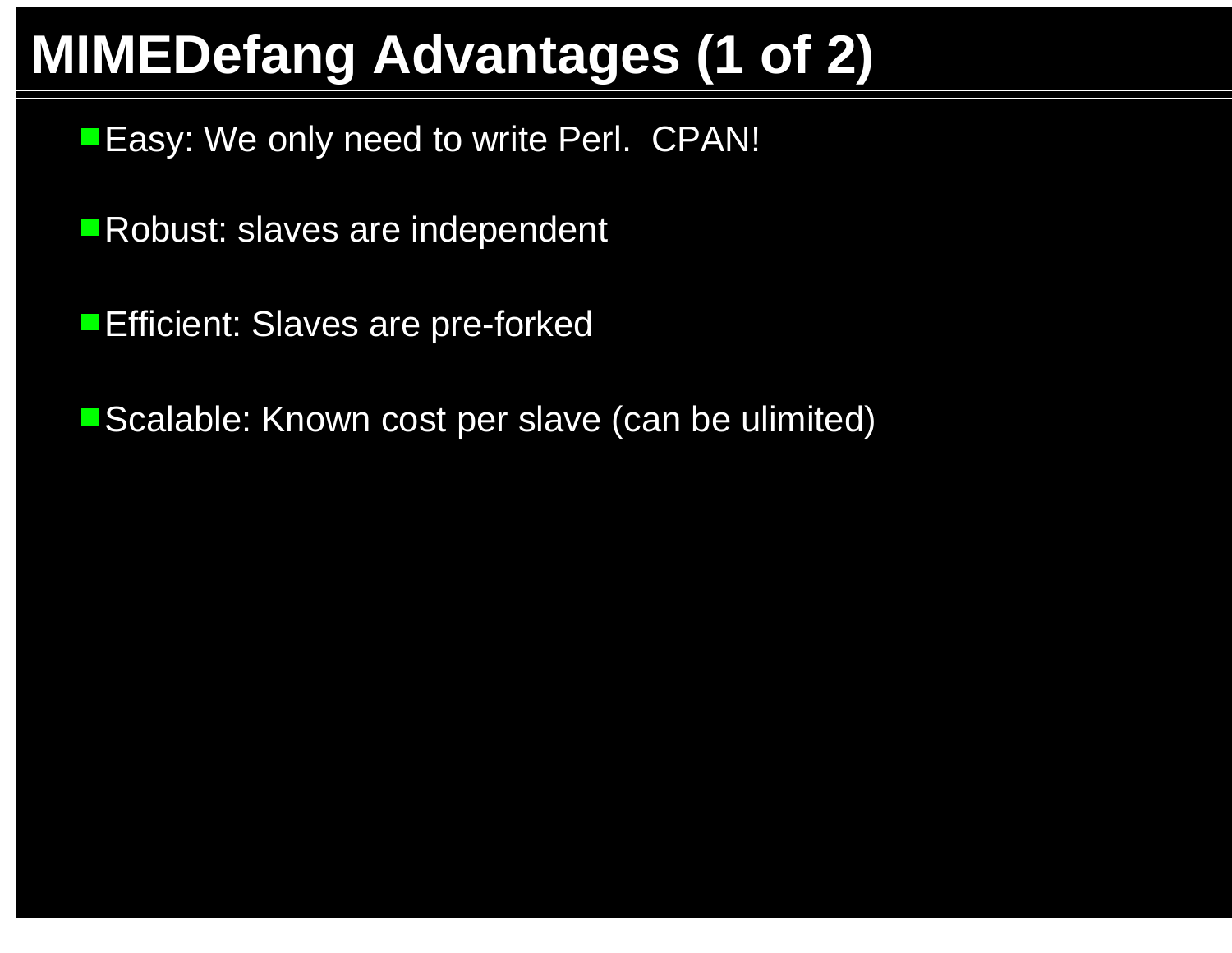#### **MIMEDefang Advantages (2 of 2)**

Almost all the work is already done:

- Anti-Virus hooks (e.g. ClamAV, Sophos)
- **SpamAssassin hooks**
- MIME processing is handled
- **A fairly complete interface to Milter**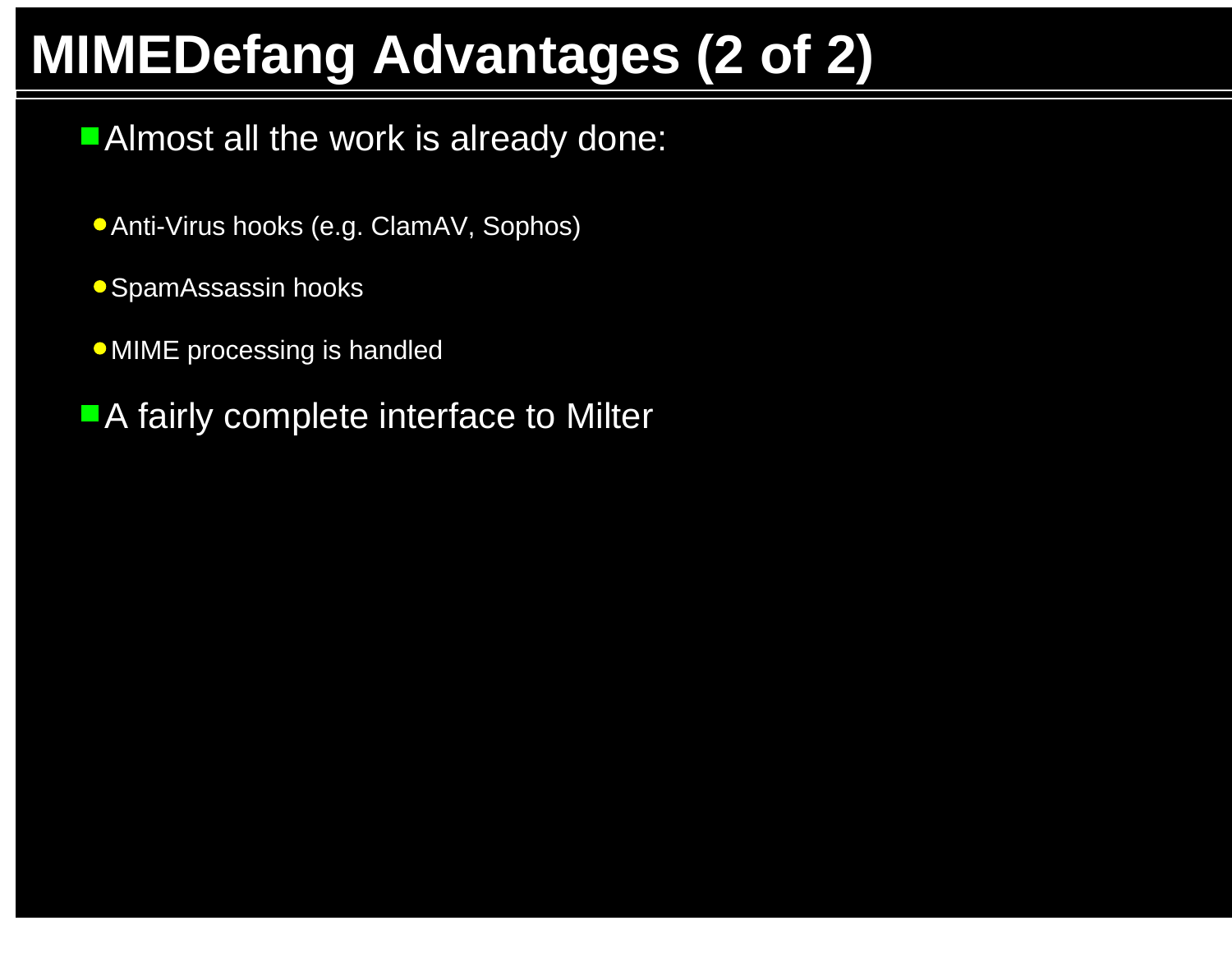#### **Simple Mail Transport Play**

S: 220 server.example.com ESMTP C: EHLO client.example.com S: 250 OK ................................... filter\_relay C: MAIL FROM:<sales@example.com> S: 250 OK ................................... filter\_sender C: RCPT TO:<support@example.com> S: 250 OK ................................... filter\_recipient C: DATAS: 354 Start Input C: Help! I can't send emails! C: . S: 250 OK ................................... filter\_begin, filter, filter\_end C: QUIT S: 221 Closing connection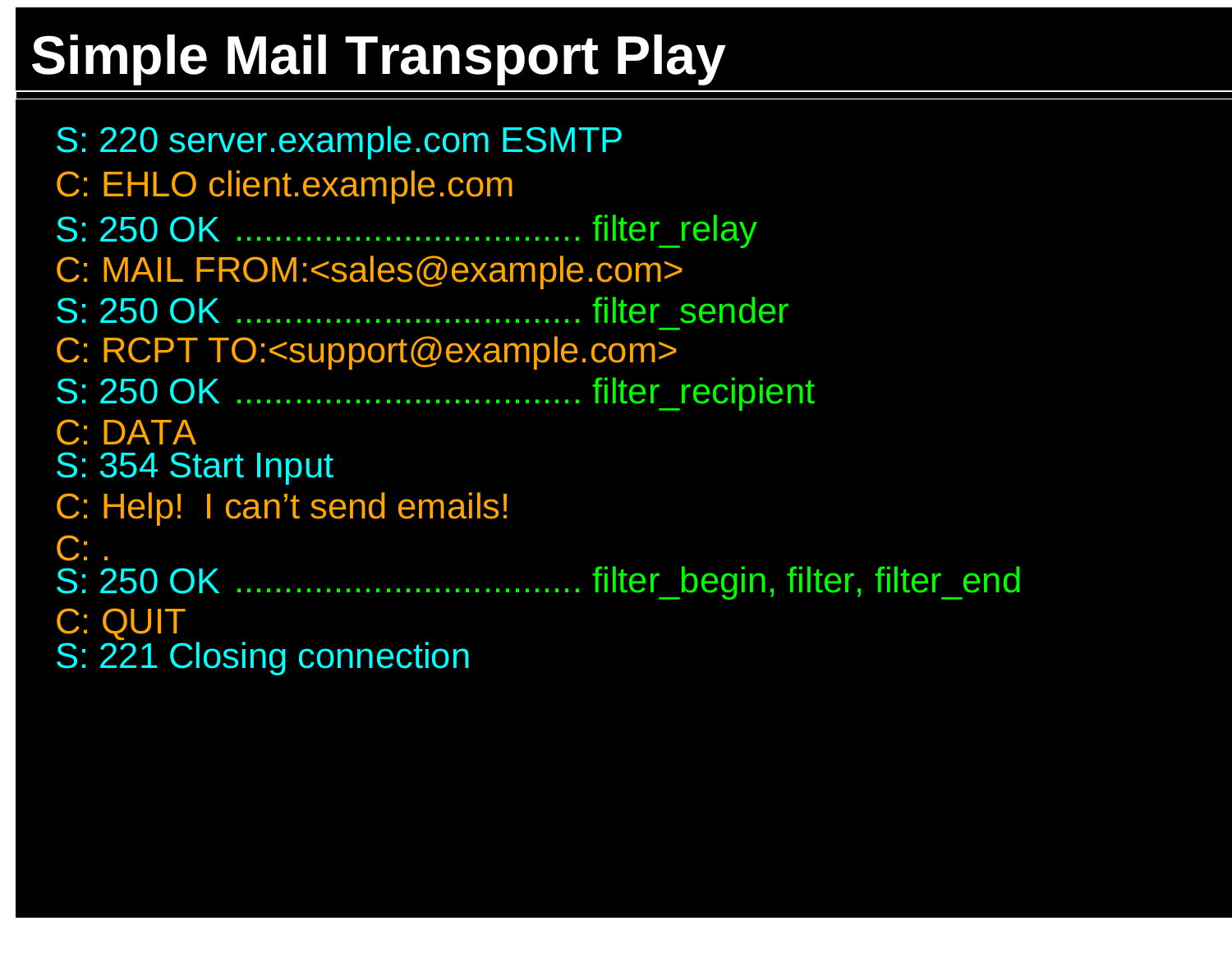#### **filter\_relay**

Doptional (we've got sendmail's acls)

```
sub filter_relay ($$$) {
   \overline{my} ($ip, $name, $helo) = @_{\dots};
   if (rand < 0.75) {
      return (0, "Sorry, the magic eight ball doesn't like you!");
   }
   return (1, "ok");
}
```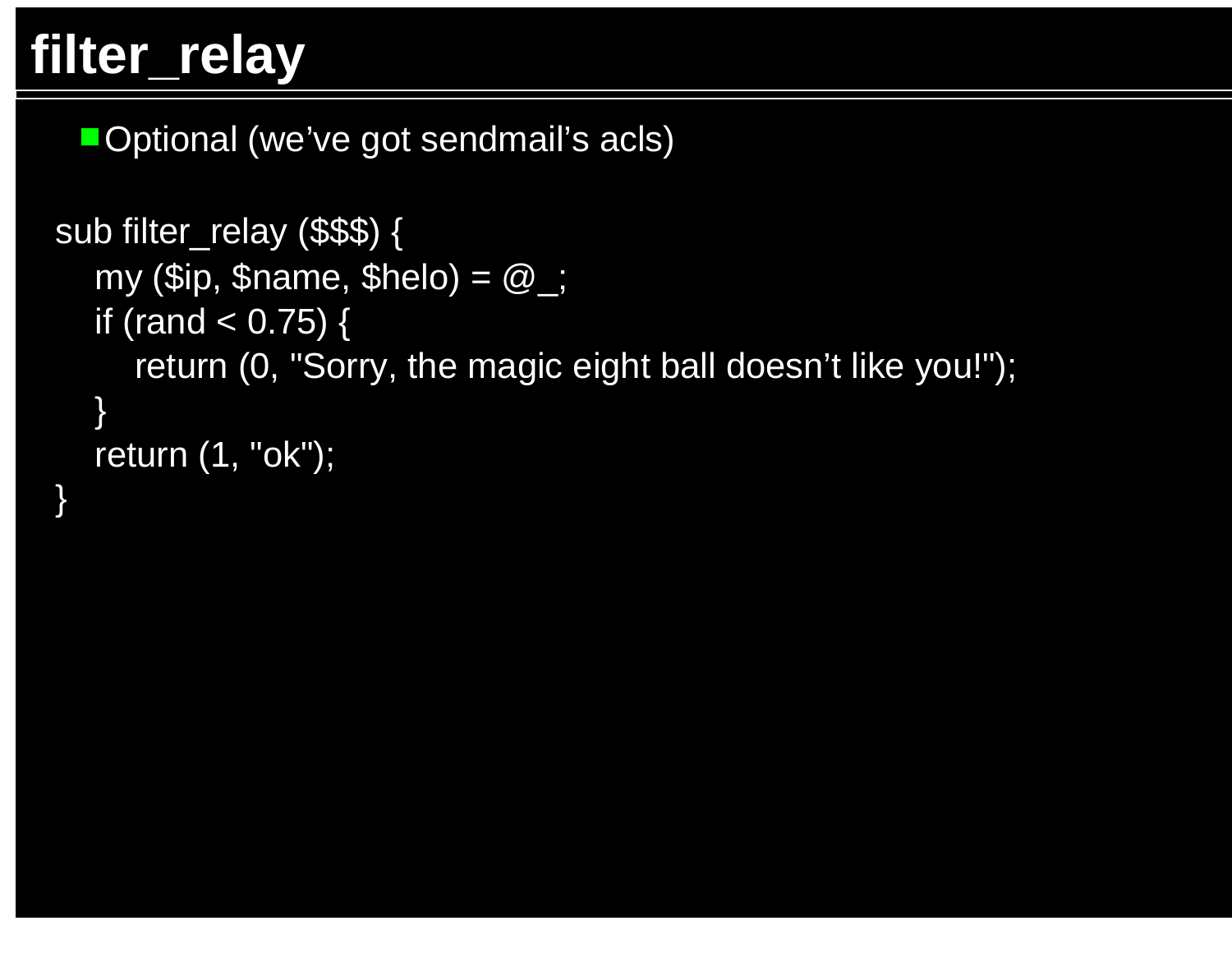}

Again, optional

```
sub filter_sender ($$$$) {
  my ($sender, $ip, $hostname, $helo) = @;
  if ($sender =~ / \sim?spammer@badguy.com > ?$/i) {
     return (0, 'Sorry; spammer@badguy.com is blacklisted.');
  }
  return (1, "ok");
```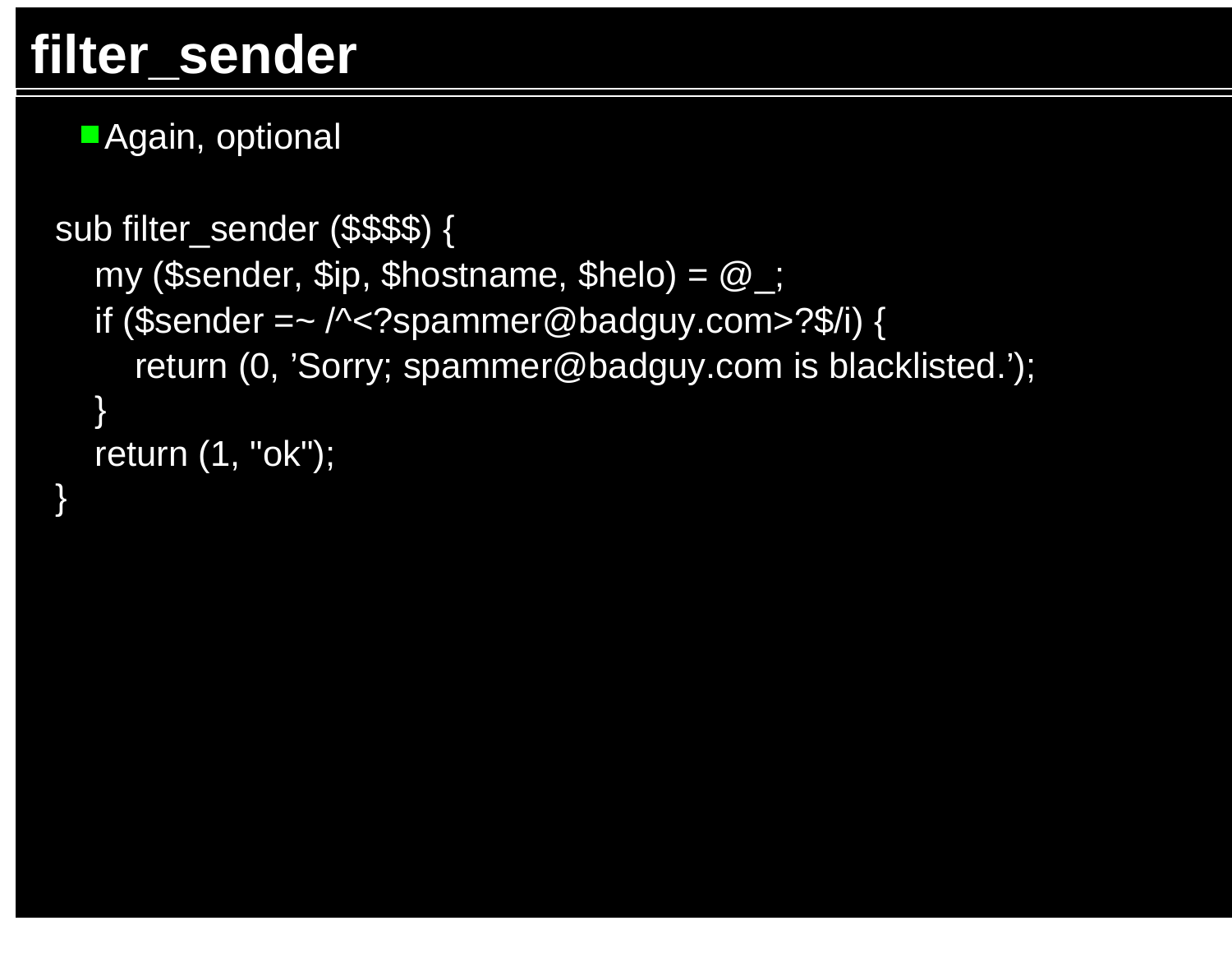#### **filter\_recipient**

#### ■Still optional

}

```
sub filter_recipient ($$$$$$) {
  my ($recipient, $sender, $ip, $hostname, $first, $helo) = \omega;
  if ($sender = \sim /^<?spammer@badguy.com > ?$/i) {
     if ($recipient = \sim /^<?postmaster@mydomain.com>?$/i) {
         return (1, "ok");
     }
     return (0, 'Sorry; spammer@badguy.com is blacklisted.');
  }
  return (1, "ok");
```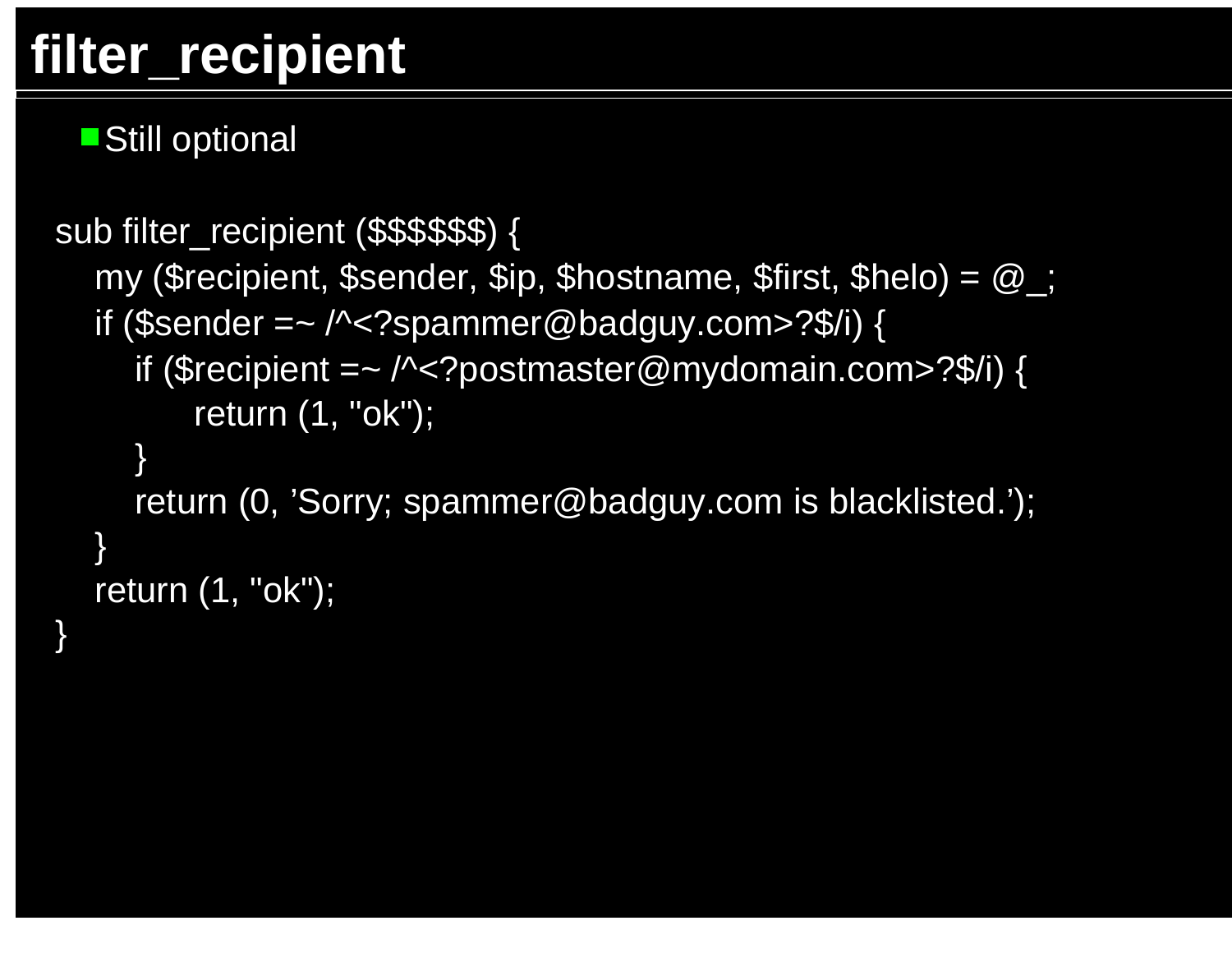### **filter\_begin**

■ Called once the email is ready to be processed

#### sub filter\_begin () {

}

}

- # ALWAYS drop messages with suspicious chars in headers
- if (\$SuspiciousCharsInHeaders) {
	- action\_quarantine\_entire\_message();
	- action\_notify\_administrator("Suspicious characters");
	- # Do NOT allow message to reach recipient(s)
	- return action\_discard();

# Scan for viruses if any virus-scanners are installed my(\$code, \$category, \$action) = message\_contains\_virus(); \$FoundVirus = (\$category eq "virus");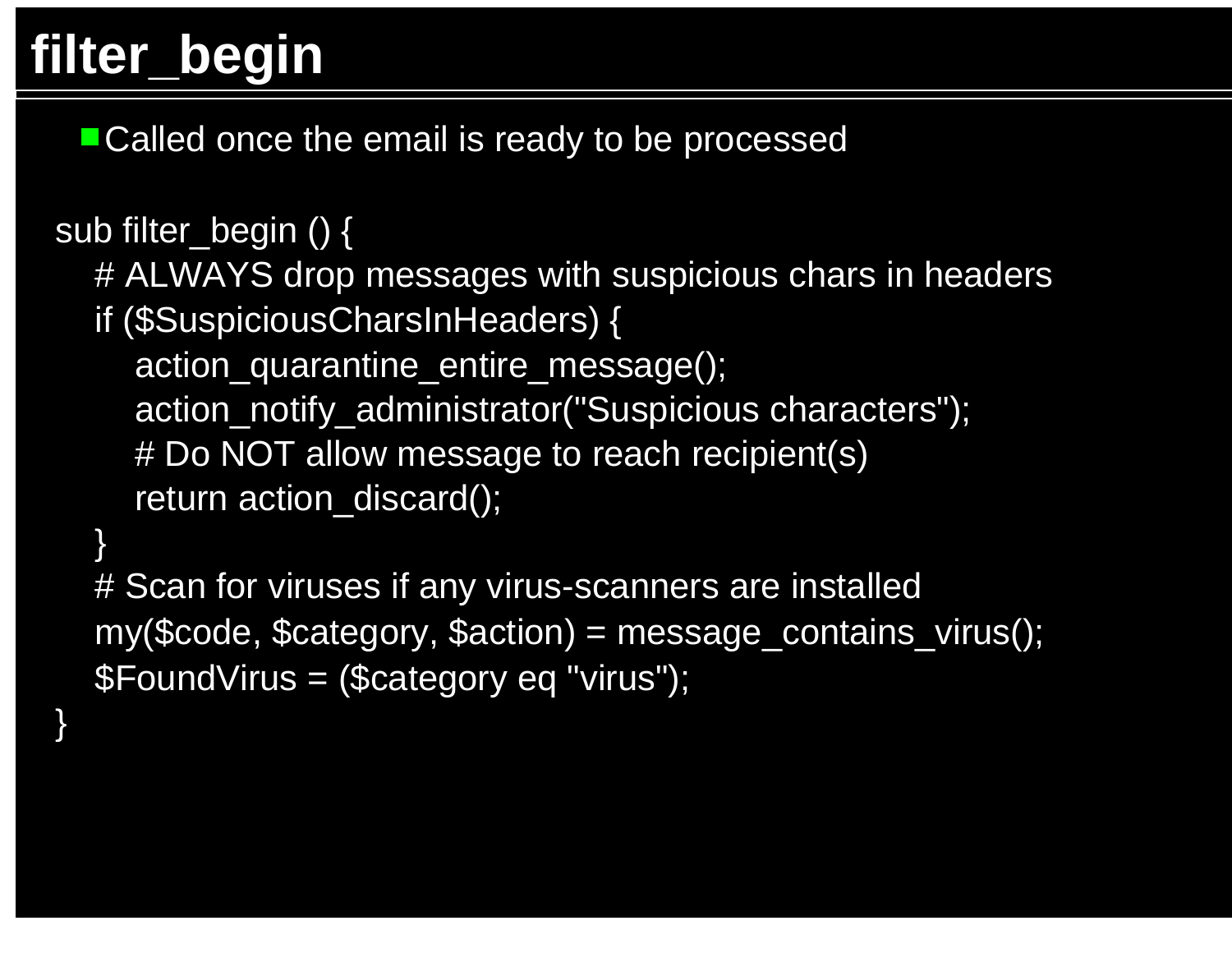■ Called for each MIME part

```
sub filter ($$$$) {
  my ($entity, $fname, $ext, $type) = \omega;
  return if message_rejected();
  if ($FoundVirus) {
     my $ScannerMessages = "";
     my ($code, $category, $action) = entity_contains_virus($entity);
     if ($category eq "virus") {
       return action_quarantine($entity, "$ScannerMessages\n");
     }
  }
  return action_accept();
}
```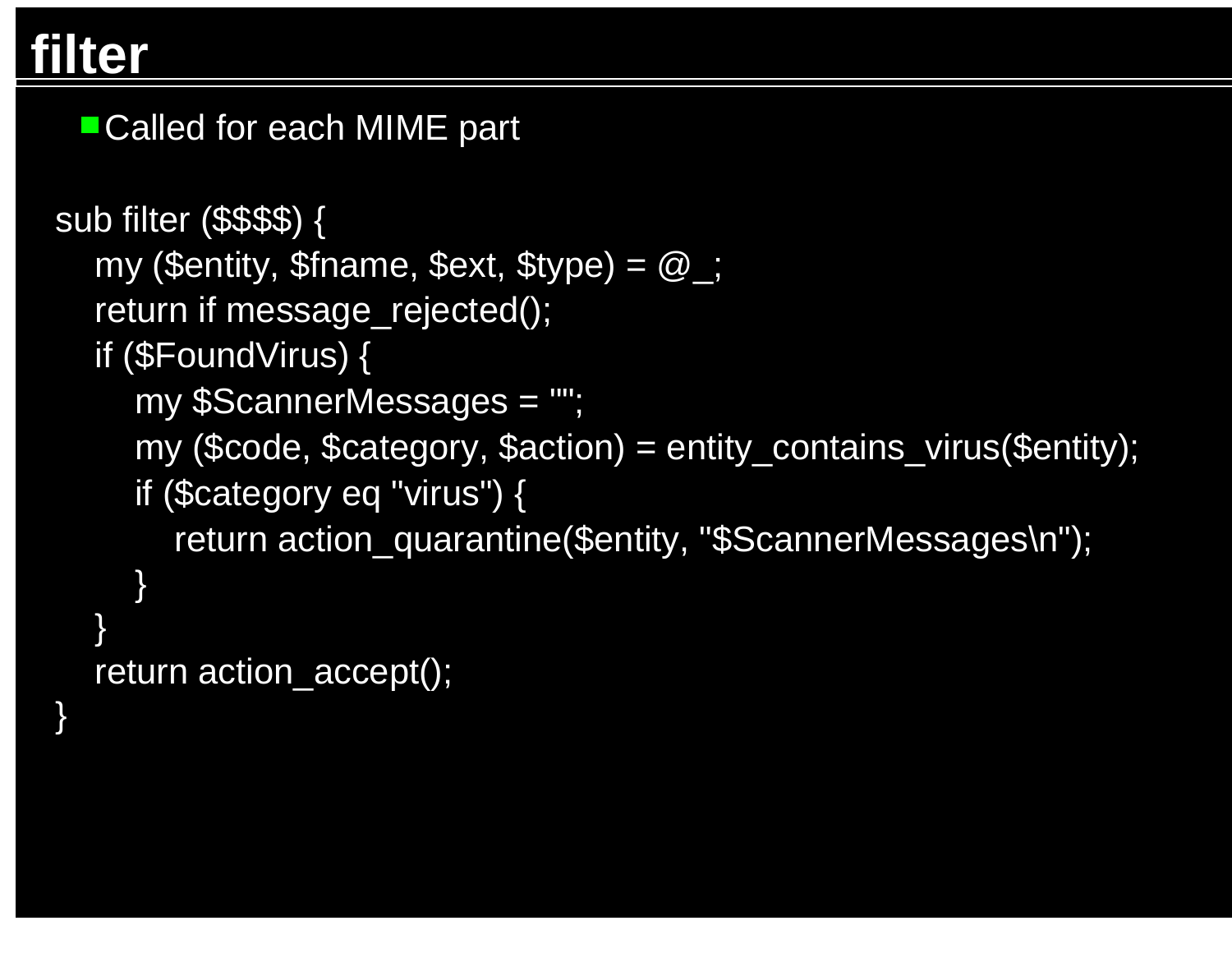#### **filter\_end**

}

■ Called after all parts have been processed

```
sub filter_end ($) {
  my(\mathsf{Sentity}) = \mathcal{Q};
  return if message_rejected();
  if (-s "INPUTMSG" < 100*1024) {
     my ($hits, $req, $names, $report) = spam_assassin_check();
     if (\text{Shifts} >= \text{freq}) {
        # X-Spam-Score: 6.8 (******)
        my $score = "**" \times int $hits;action_change_header("X-Spam-Score", "$hits ($score)");
     }
   }
```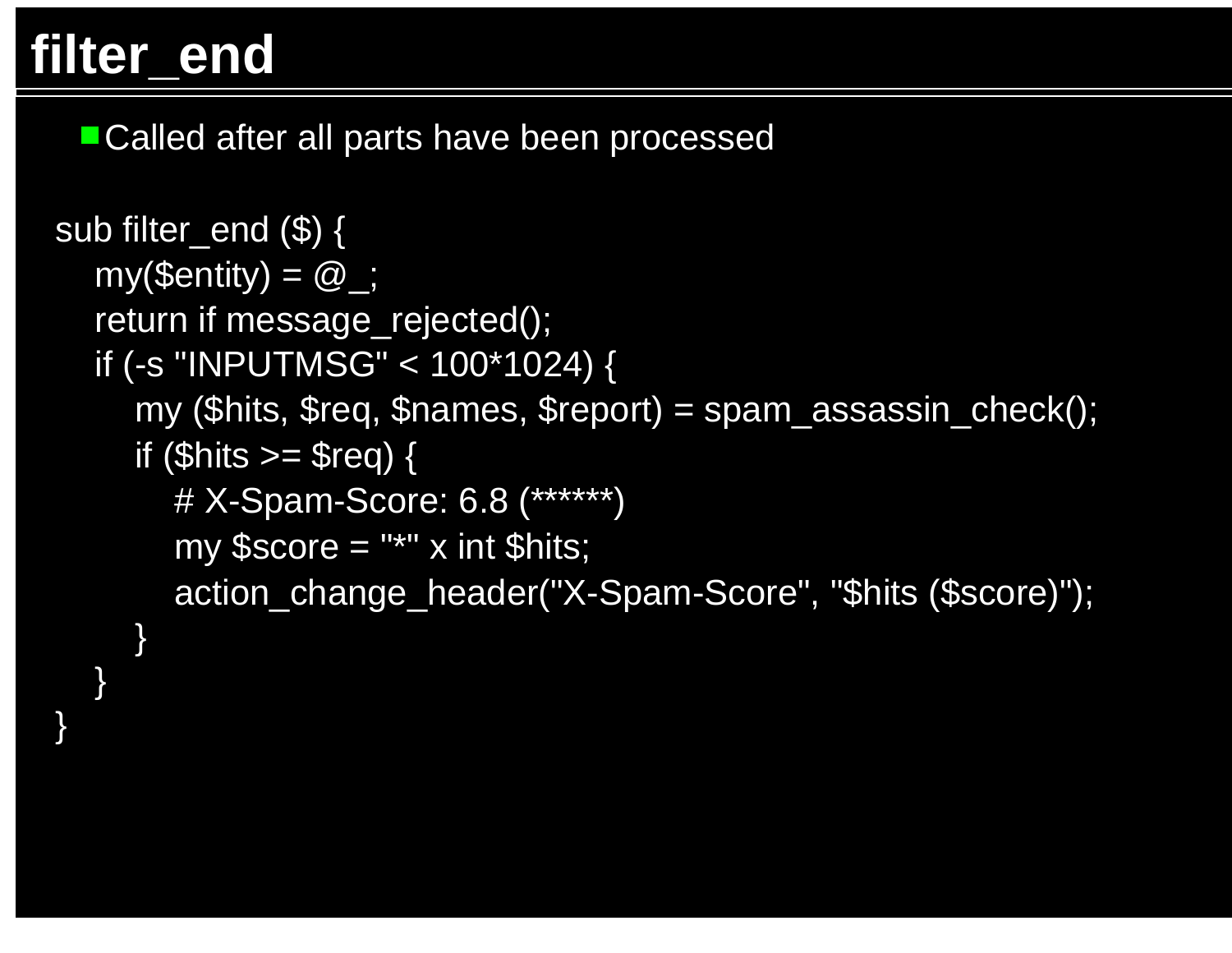#### **Possibilities are endless**

- Sendmail macros are available (remember the bat book?)
- **Replace attachments with URLs to save bandwidth**
- **Archive emails \*your\* way**
- **Anything that can be coded:**
- Always true; however Perl+CPAN make this easier.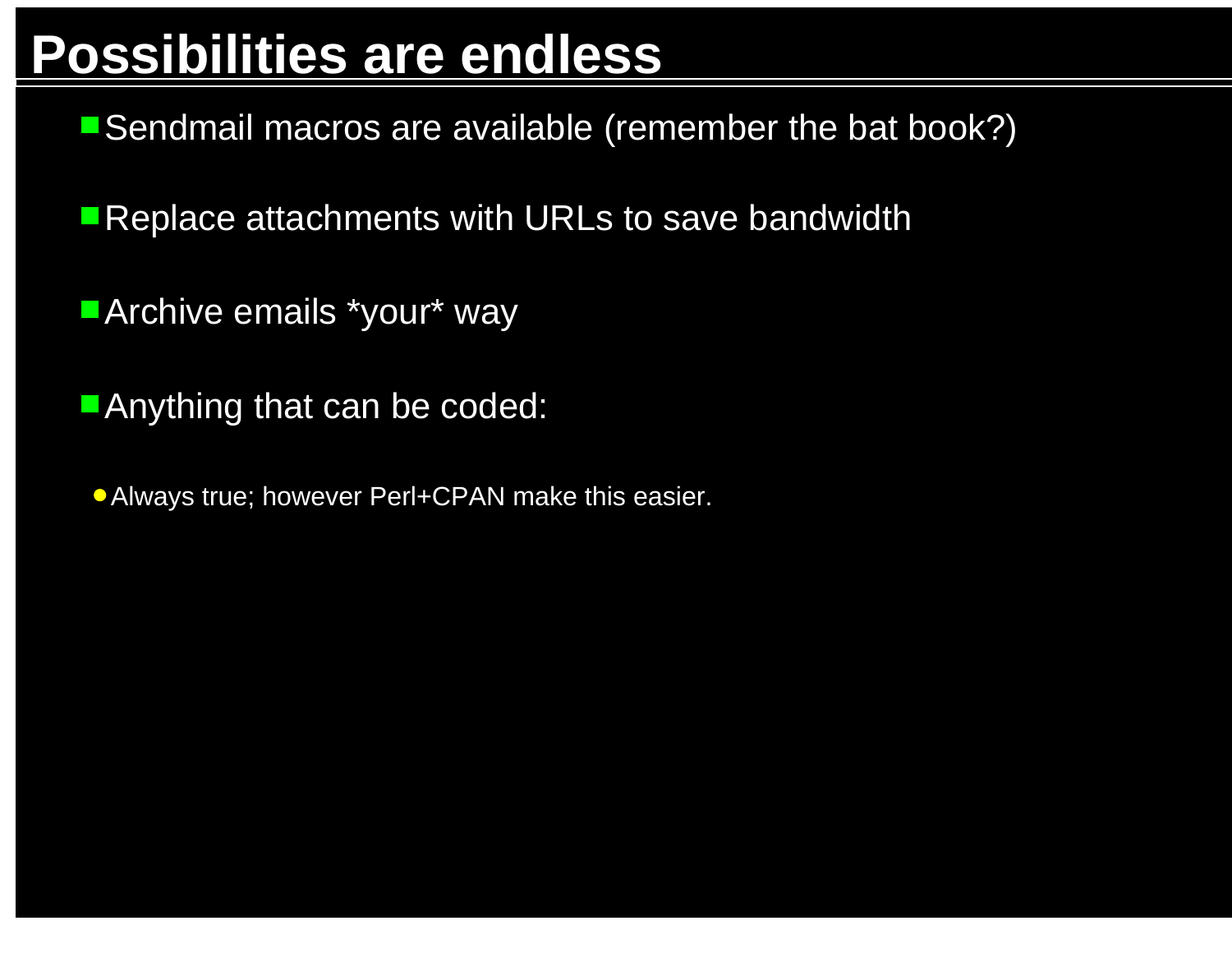#### **Sendmail**

**One modification to sendmail.mc:** 

```
INPUT_MAIL_FILTER(
  'mimedefang',
  'S=unix:/var/spool/MIMEDefang/mimedefang.sock,
    F=T,
    T=C:5m;S:2m;R:2m;E:5m'
)
```
**Needs libmilter:** 

- **· libmilter-dev package on Debian GNU/Linux**
- **Simple compile time option for sendmail**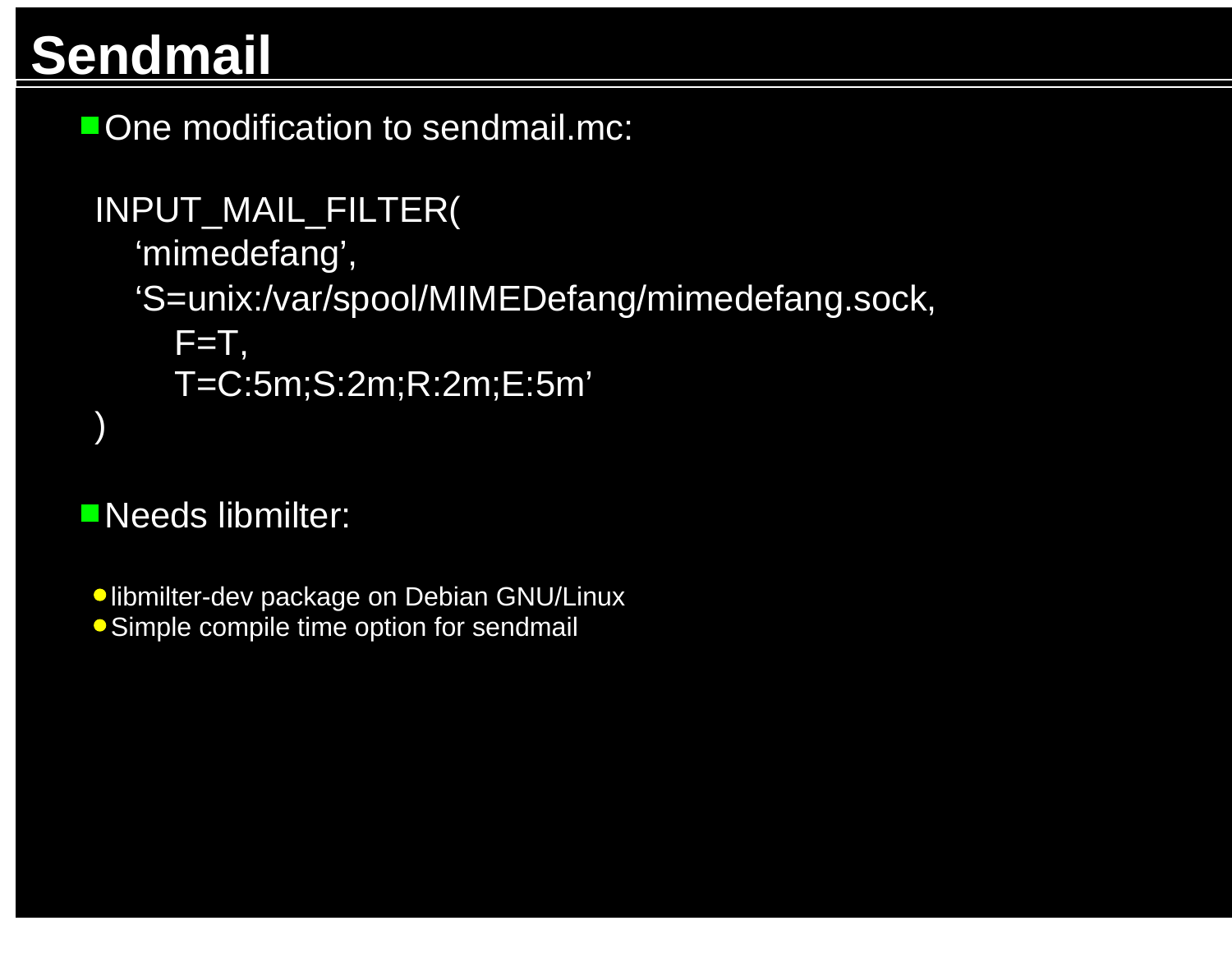## **More Information (1 of 2)**

In our Internet Age, the skill is finding the \*useful\* information. Of course, there are the homepages for the key components of the system I've discussed.

■www.sendmail.org

- ■www.perl.org
- ■www.mimedefang.org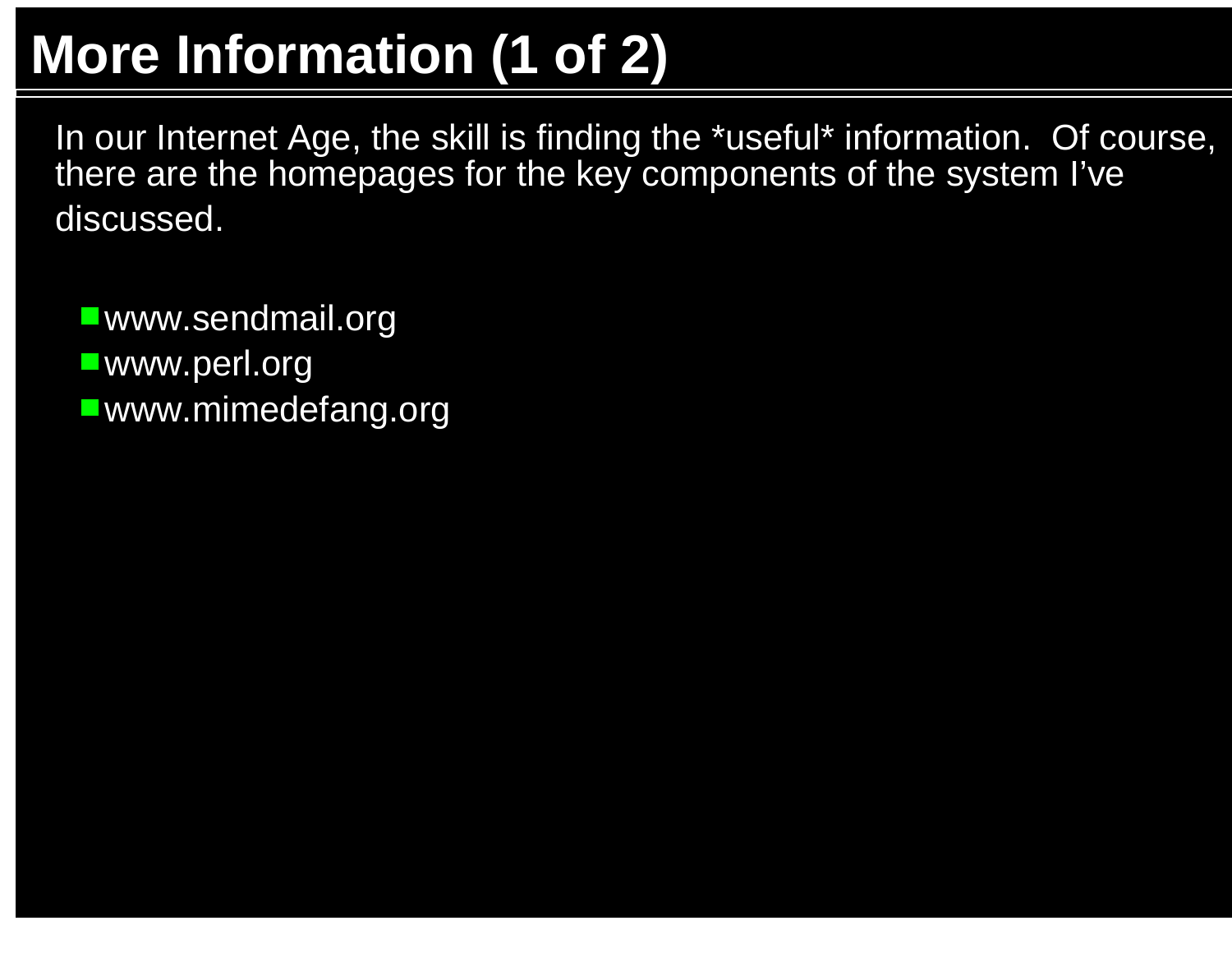## **More Information (2 of 2)**

MIMEDefang has a very good mailing list. The main developer, David F. Skoll, is active on this list.

■lists.roaringpenguin.com/mailman/listinfo/mimedefang ■lists.roaringpenguin.com/pipermail/mimedefang/